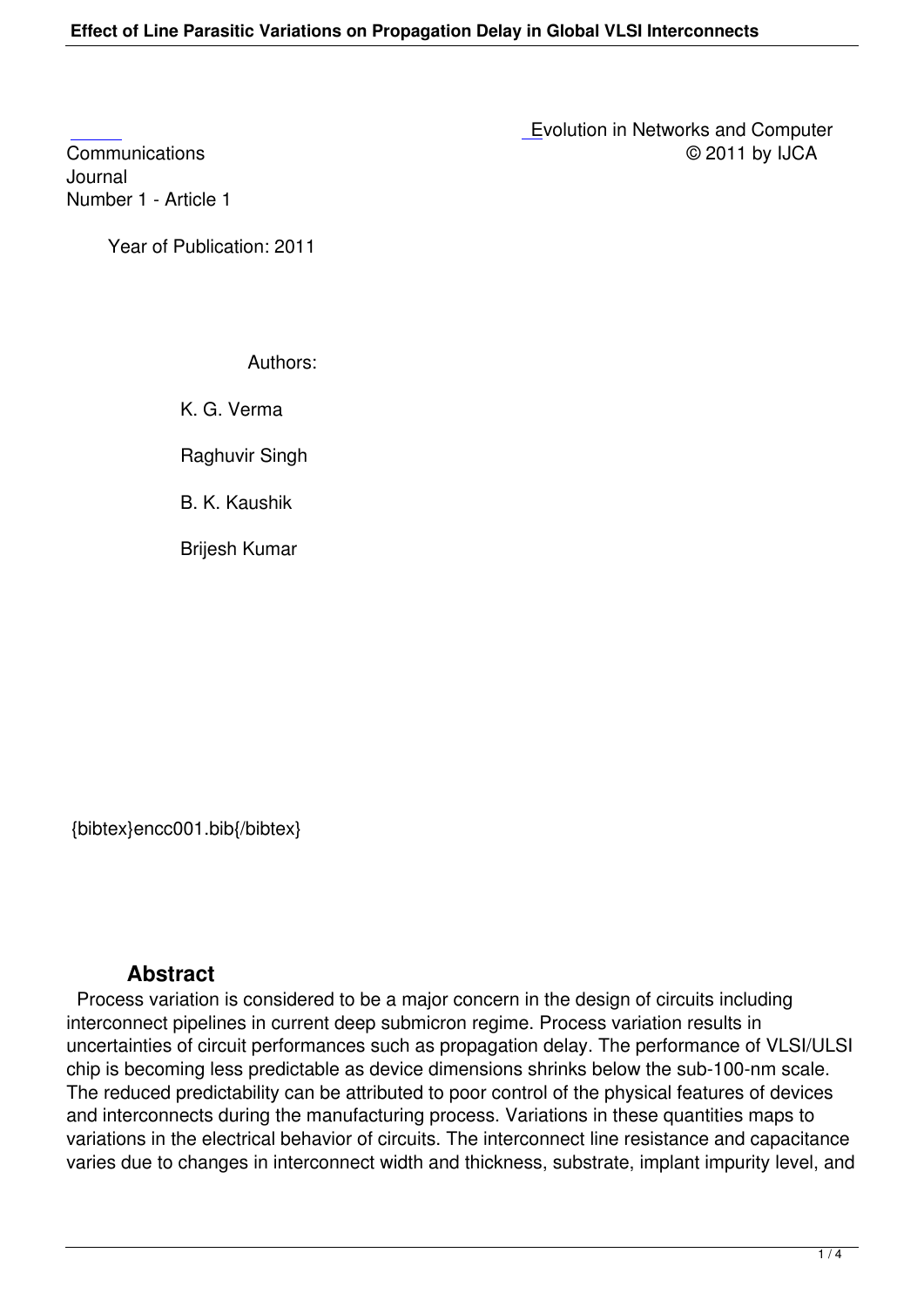surface charge. This paper provides an analysis of the effect of interconnect parasitic variation on the propagation delay through driver-interconnect-load (DIL) system. The impact of process induced variations on propagation delay of the circuit is discussed for three different fabrication technologies i.e. 130nm, 70nm and 45nm. The comparison between three technologies interestingly shows that the effect of line resistive and capacitive parasitic variation on propagation delay has almost uniform trend as feature size shrinks. However, resistive parasitic variation in global interconnects has very nominal effect on the propagation delay as compared to capacitive parasitic. Propagation delay variation is from 0.01% to 0.04% and -4.32% to 18.1 % due to resistive and capacitive deviation of -6.1% to 25% respectively.

## **Reference**

 1. Mizuno, T., Okumtura, J. and Toriumi, A. 1994. Experimental study of threshold voltage fluctuation due to statistical variation of channel dopant number in MOSFET's. IEEE Trans. Electron Devices, vol. 41, no. 11 (Nov. 1994) 2216–2221.

 2. Frank, D., Dennard, R., Nowak, E., Solomon, P., Taur, Y. and Wong, H. S. 2001. Device scaling limits of Si MOSFETs and their application dependencies. Proc. IEEE, vol. 89, no. 3 (Mar. 2001) 259–288.

 3. Croon, J., Decoutere, S., Sansen, W. and Maes, H. 2004 Physical modeling and prediction of the matching properties of MOSFETs. Proc. 34th European Solid-State Device Research Conference (ESSDERC), 193–196.

 4. "The International Technology Roadmap for Semiconductors," ITRS Website. [Online]. Available: http://public.itrs.net.

 5. Kaushik, Brajesh Kumar, Sarkar, Sankar and Agarwal, R. P. 2007. Waveform Analysis and Delay Prediction for a CMOS Gate Driving RLC Interconnect Load. Integration, the VLSI Journal, Elsevier Pub. Netherlands, vol. 40, no. 4 (July 2007) 394-405.

 6. Kaushik, Brajesh Kumar, Sarkar, Sankar and Agarwal, R. P. 2008. Crosstalk Analysis for a CMOS-Gate-Driven Coupled Interconnects. IEEE Trans. on Computer Aided Design of Integrated Circuits and Systems. vol. 27, no. 6 (June 2008) 1150-1154.

 7. Kaushik, Brajesh Kumar, Sarkar, Sankar and Agarwal, R. P. and Joshi, Ramesh C. 2009. Crosstalk Analysis of Simultaneously Switching Interconnects. International Journal of Electronics, Taylor and Francis (UK), vol. 96, no.10 (October 2009) 1095-1114.

 8. Kaushik, Brajesh Kumar, Sarkar, Sankar and Agarwal, R. P. and Joshi, Ramesh C. 2007. Effect of Line Resistance and Driver Width on Crosstalk in Coupled VLSI Interconnects. Microelectronics International, Emerald Pub. U.K., Vol. 24, no. 3 (August 2007) 42-45.

 9. F. Kreupl, A. P. Graham, G. S. Deusberg, W. Steinhogl, M. Liebau, E. Unger, and W. Honlein, "Carbon Nanotubes in Interconnect Applications," Proc. Microelectronics Engineering, vol. 64, no. 1-4, pp. 399-408, Oct. 2002.

10. A. K. Goel, High-speed VLSI Interconnections, Wiley-IEEE Press, Sep. 2007.

 11. A. K. Geol, "Nanotube and other interconnects for nanotechnology circuits," Proc. Electrical and Computer Engineering, 2008, pp. 000189-000192, May 2008.

 12. Masuda, H., Ohkawa, S., Kurokawa, A. and Aoki, M. 2005 Challenge: Variability characterization and modeling for 65 to 90 nm processes. Proc. CICC 593–599.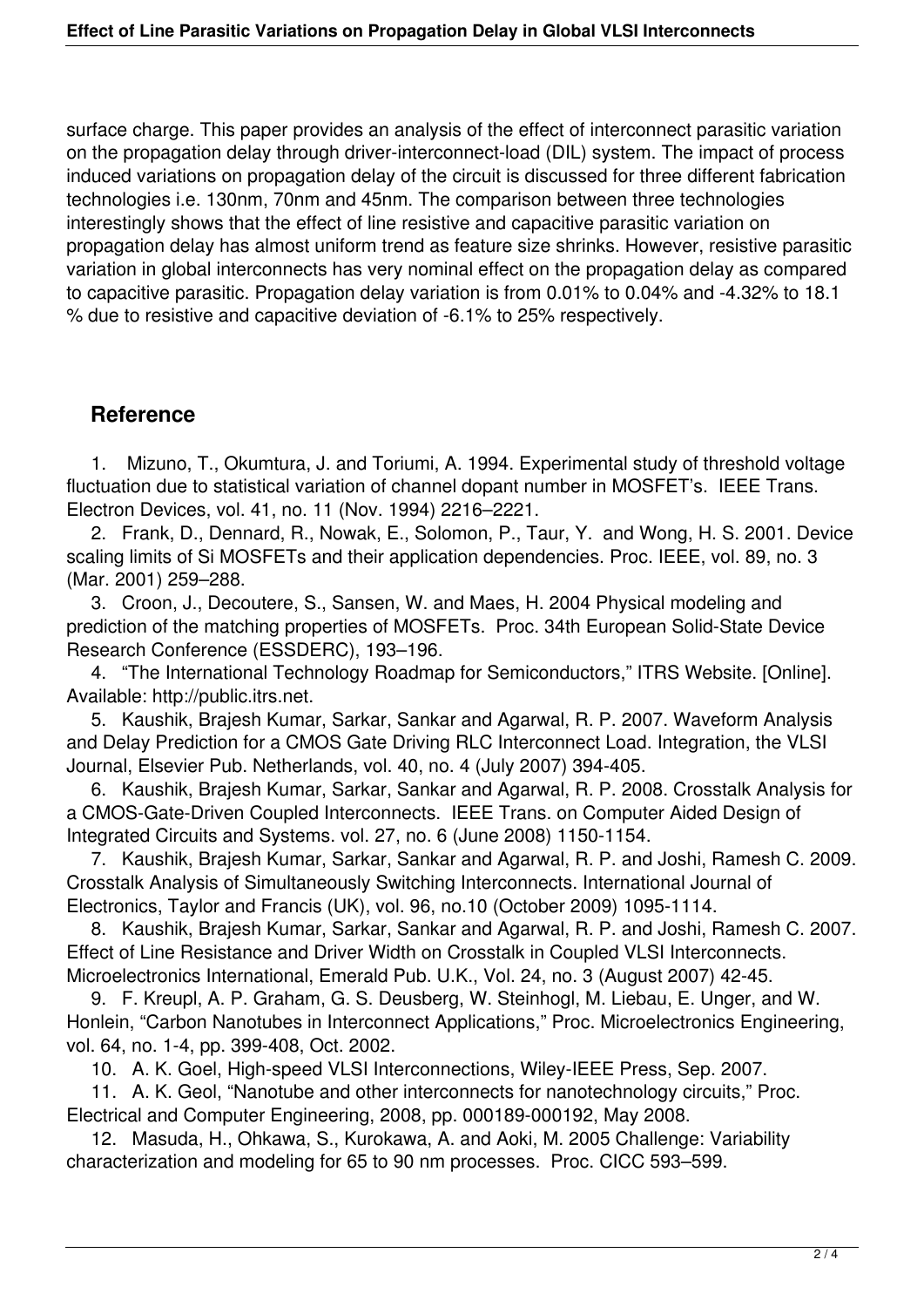13. Boning, D. and Nassif, S. 2001. Models of process variations in device and interconnect. Design of High Performance Microprocessor Circuits, Chandrakasan, A., Bowhill, W. J. and Fox, F. Eds. New York: Wiley, 2001.

 14. Verma, K. G., Kaushik, B. K. and Singh, R. 2009. Effects of Process Variation in VLSI Interconnects: a Technical Review. Microelectronics International, Emerald Pub. U. K., Vol. 26, no. 3, (2009) 49-55.

 15. Jarrar, A. and Taylor, K. 2006 On-Chip Variation and Timing Closure. Electronics Design, Strategy, News (EDN), June, 2006.

 16. Verma, K. G. and Kaushik, B. K. 2010. Effect of Process Based Oxide Thickness Variation on the Delay of DIL System Using Monte Carlo Analysis. International Journal of Recent Trends in Engineering. Academy Publishers, Finland, Vol. 3, no. 4 (2010.) 27--31

 17. Verma, K. G., Kaushik, B. K. and Singh, R. 2010. Propagation Delay Variations under Process Deviation in Driver Interconnect Load System," International Conference on Advances in Recent Technologies in Communication and Computing (ARTCom), (Oct 2010) 408-410.

 18. Verma, K. G., Kaushik, B. K. and Singh, Raghuvir. 2010. Propagation Delay Variation due to Process Induced Threshold Voltage Variation. Communications in Computer and Information Science, 1, Information and Communication Technologies, Springer, vol. 101, Part 3, (2010) 520-524.

 19. Verma, K. G., Kaushik, B. K. and Singh, Raghuvir. 2011. Monte Carlo Analysis of Propagation Delay Deviation due to Process Induced Line Parasitic Variations in Global VLSI Interconnects. International Journal of Computer Applications. April 2011.

 20. Mehrotra, V., Nassif, S., Boning, D., and Chung, J. 1998. Modeling the Effect of Manufacturing Variation on High-Speed Microprocessor Interconnect Performance. IEEE International Electron Devices Meeting (IEDM), (June, 1998) 767-770.

 21. Harper, C. A. 2002. Electronic Assembly Fabrication: Chips Circuits Boards, Packages, and Components, McGraw- Hill (Maryland).

 22. Verma, K. G., and Singh, Raghuvir, Kaushik, B. K. and Kumar, Brijesh. 2011. Monte Carlo Analysis of Propagation Delay due to Process Induced Line Parasitic Variations in VLSI Interconnects. Proc. IEEE Int. Conf. on International Conference on Networks and Computer Communications (ETNCC2011), (April 2011) 6-10.

 23. Verma, K. G., Kaushik, B. K. and Singh, Raghuvir, 2011. Monte Carlo Analysis of Propagation Delay Deviation due to Process Induced Line Parasitic Variations in Global VLSI Interconnects. International Journal of Computer Applications Vol.20, no.1, (April 2011) 0975 – 8887.

**Index Terms** 

Computer Science Communications

 **Key words** 

Process variation